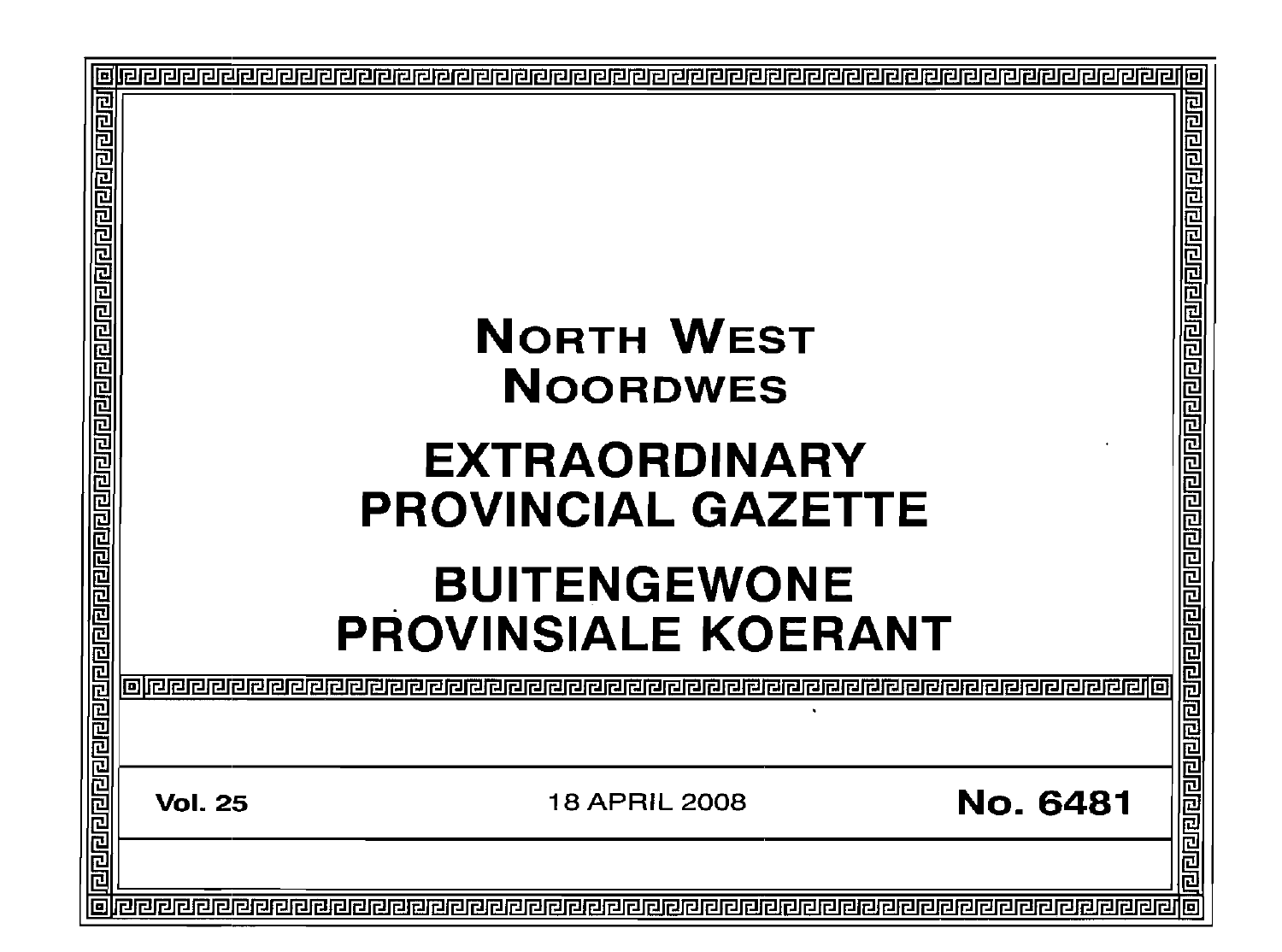No.

## **CONTENTS • INHOUD**

Page Gazette<br>No. No. No. No.

#### **GENERAL NOTICES· ALGEMENE KENNISGEWINGS**

229 Local Governent: Municipal Structures Act (117/1998): Notice to call and set date for by-election: Ditsobotla Local Municipality (NW 384) . 3 6481